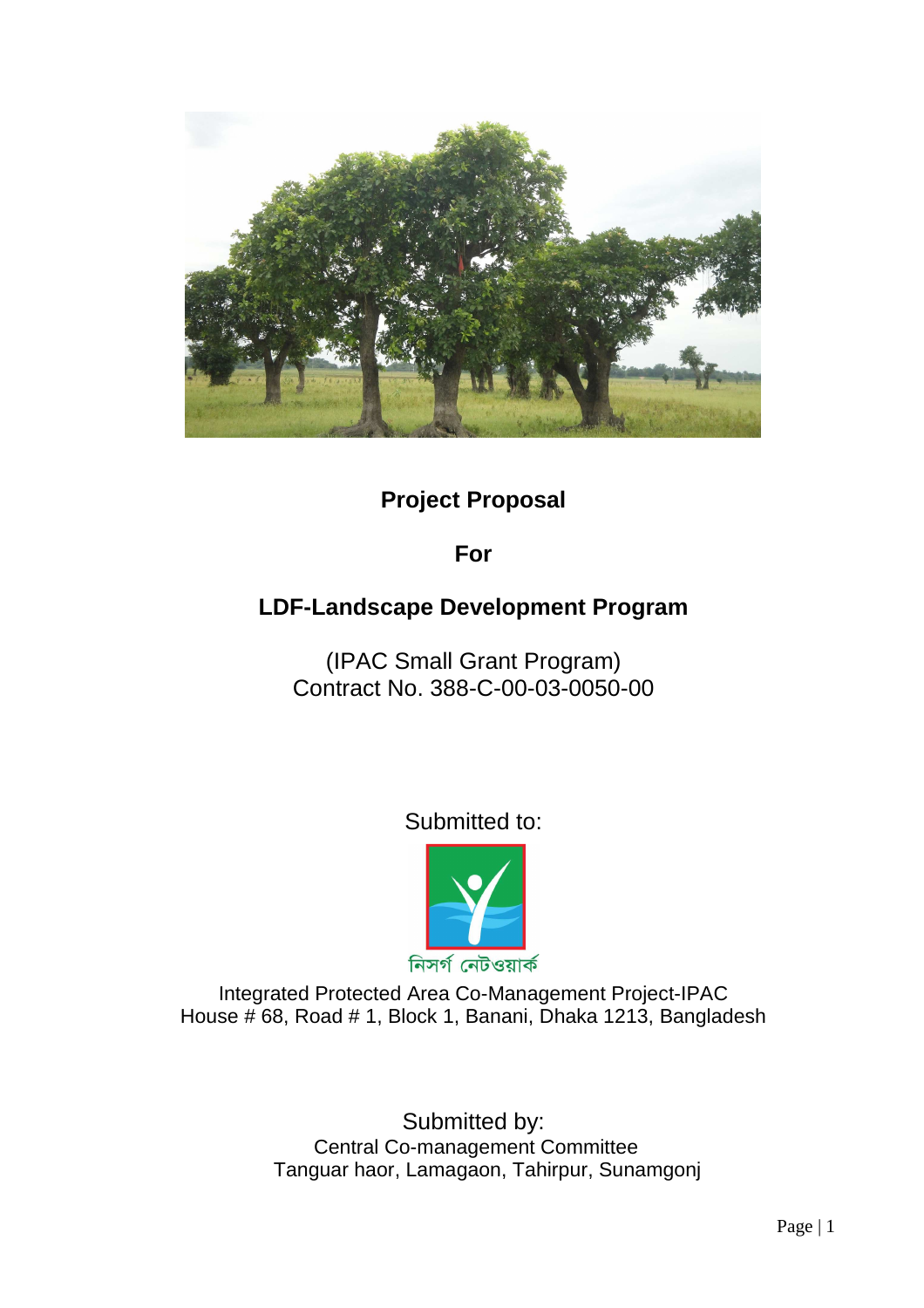#### **ANNEX I: APPLICATIONS/REQUEST FOR FUNDING FOR IPAC SMALL GRANTS**

- **1. Title:** Swamp Afforestation Project
- **2. Executive Summary:** Tanguar Haor in one of the rich wetland of the country comprises with 51 beels (People say 120) and 03 major rivers (Boulai, Patlai & Rajar dair), located just at the foot of Meghalaya hill range, having a total area of 9,727 hectares (24,026 acres) situated in 04 unions under two Upazila named Tahirpur and Dharmapasha of Sunamgonj district. About 10,205 households in 88 villages comprising a population of 56,000 are dependent directly and indirectly for their livelihoods on the TH in various way like, fishing for livelihood and protein intake, farming, grassing for cattle, fodder, firewood, sun grasses, herbal medicine, etc. The principal economic resource of Tanguar Haor is fish and agriculture and people has very high dependency (93%) on the haor.

Due to its status as an ECA and RAMSAR site GoB has been keen to put in place a community based management system. In order to do that the ownership of TH has transferred from Ministry of Land (MoL) to Ministry of Environment and Forest (MoEF) in 2001 under the supervision of District administration, subsequently the lease system banned effectively. As a whole Tanguar Haor ecosystem comprise with 45% Lands under cropping, 30% perennial water body, 20% Kanda (comparatively raised land) and only 5% swamp forest, 73 floral species including reeds, shrubs, grasses & trees, 141 fresh water native fish species, 11 amphibians, 34 reptiles and 208 species of birds (migratory/ native).

Pulled by the wetland's resource and unused land unprivileged/ disasters people from other part of the country migrated surrounding the *haor* basin and still on going, now migrants are majority in population. Therefore, increased population coupled with indiscriminate fishing, deforestation and mining in upper catchment, week governance, losing habitat converting to cropland and encroachment leading towards degrading bio-diversity.

In this background, under the authority of DoE, SDC in association with IC, IUCN, BELA, CNRS & ERA has been supporting for implementing CBSMTHP (Community Based Sustainable Management of Tanguar Haor Project) since January 2007 for developing capacity of commons & UPs in wise use of natural resource according to RAMSAR principle, uplift livelihood strata and policy advocacy.

With the support of CBSMTHP 04 Beels & 01 canal (Alam duar), richest water bodies are declared as permanent sanctuary with the haor basin and practicing for keeping it untouched. Planted swamp trees in 06 ha kanda area and conserving reeds of 04ha kanda lands. Other than the sanctuary areas, listed fishers are allowed to fish rotationally from selected beels. The revenue derived from fish sell shared jointly. Sharing mechanism is Fishers- 40%, CCC development fund- 36% & Gob- 24%.

There are about 5000 acre kanda lands in the *haor* basin that was mostly covered with swamp vegetation once. Due to anthropogenic pressure these resources became disappeared but in a haor ecosystem swamp vegetation plays important role in assuring habitat for fish, birds and wildlife's. More over it contributes in disaster risk reduction, protect wave action, ground water retention and expand of greenery. People also can get financial benefit regular basis after 10 years of growing from trimming of branches.

The proposed project will provide support to Central Co-management committee and Dakshin Sreepur Union Co-management committee for expanding swamp forest coverage by establishing plantation of 10,000 saplings at the periphery of Pati Chorer Kanda. As IPAC is demonstrating biodiversity conservation through co-management approach. The proposed project will contribute strongly in biodiversity conservation, benefitting directly dependent communities, scale up environmental condition with improvement of habitat for flora & fauna and the co-management institution will exclusively manage the activities.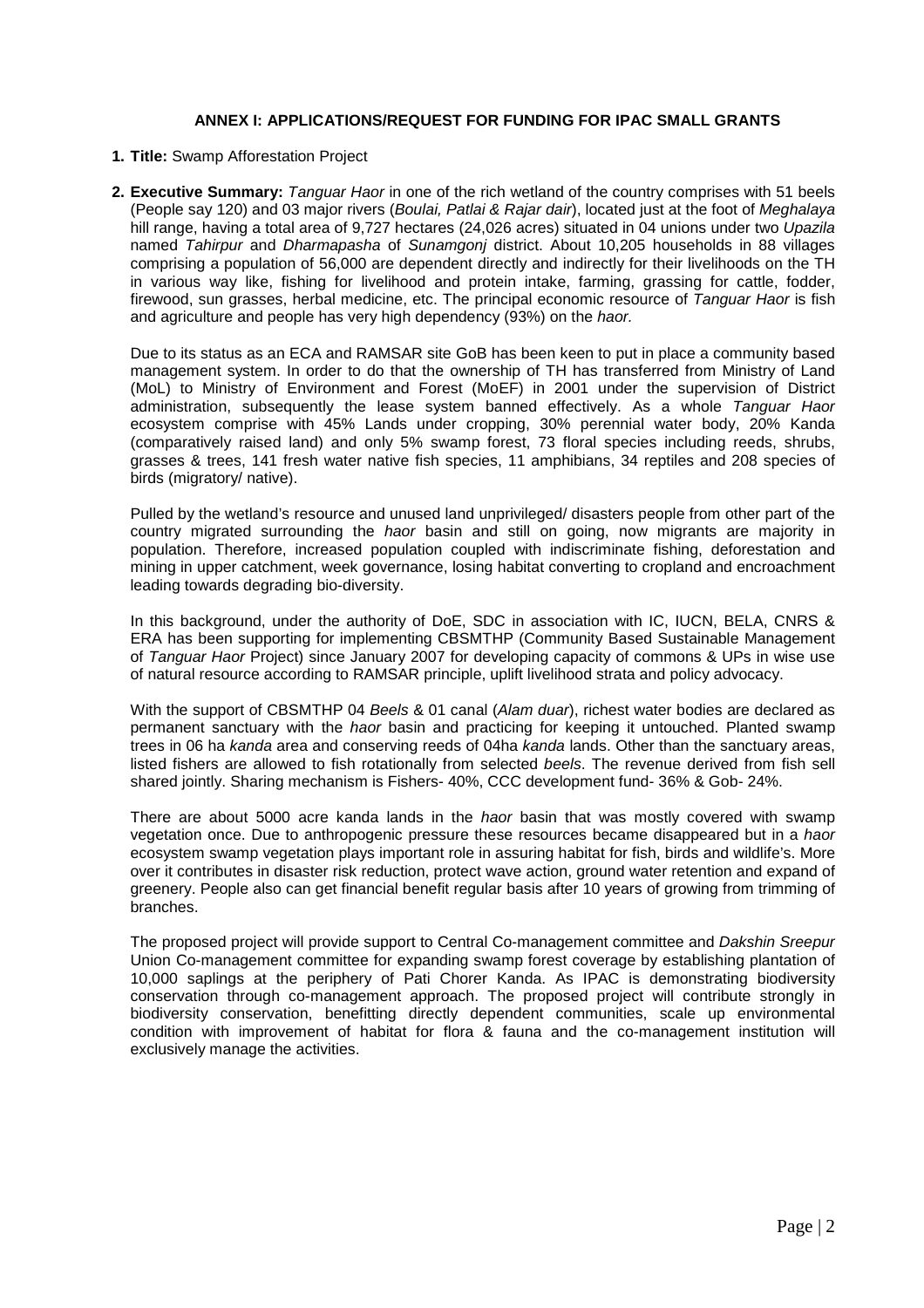3. Logical Framework: Logical framework of proposed grant activity in Bangla.

| Components                                                                                                                                                                                                                                                                                                   |                                                                                                                                                                                         |                                                                                                                                                                                                                      |                                                                                                                                        |
|--------------------------------------------------------------------------------------------------------------------------------------------------------------------------------------------------------------------------------------------------------------------------------------------------------------|-----------------------------------------------------------------------------------------------------------------------------------------------------------------------------------------|----------------------------------------------------------------------------------------------------------------------------------------------------------------------------------------------------------------------|----------------------------------------------------------------------------------------------------------------------------------------|
| <b>Project summary</b>                                                                                                                                                                                                                                                                                       | <b>Measurable</b><br>indicators                                                                                                                                                         | <b>Means of</b><br>verification                                                                                                                                                                                      | <b>Assumptions and</b><br>risks                                                                                                        |
| j¶"<br>RjR ebvqb Gi gva"‡g<br>Uvs qvi nvl‡ii Rxe‰ewPl"<br>msi¶Y I wbf©ikxj<br>Rb‡Mvwôi<br>Av_©mvgvwRK Dbœqb                                                                                                                                                                                                  | ebvqb m,wó,<br>80% ‡ivwcZ<br>MvQ †e‡P<br>_vK‡e,<br>ch©vqµwgK<br>Wvj QvUvB Gi<br>gva"‡g<br>DcKvi‡fvMxiv<br>wbqwgZ<br>Avw_©K<br>myweav cv‡e                                               | wbqwgZ<br>cwiex¶b<br>cOwZ‡e`b                                                                                                                                                                                        | cOvKwZK<br>wech <sup>©q/</sup><br>evjvB,<br>eZ©gvb<br>e"e" 'vcbvi<br>cwieZ©b                                                           |
| D‡Îk"<br>mgvR wfwEK ebvqb<br>m"wói gva"‡g RjR<br>cOwZ‡e‡ki Dbœqb<br>mn-e¨e <sup>−</sup> 'vcbv ‡KŠkj †K<br>kw <sup>3</sup> kvjx Kiv<br>DcKvi‡fvMx‡`i<br>A_©‰bwZK myweav<br>$e_{,}$ w $\times$<br>`y‡h©vM cOkgb I Rjevqy<br>cwieZ©‡bi ¶wZKi c <sup>a</sup> fve<br>n«vm<br>bZzb GjvKvq RjR ebvq‡b<br>Drmvn e,wx | cvwLi Avem<br>m,,wó<br>RjR<br>Rxe‰ewP‡lii<br>$mg_{,}$ w $\times$<br>evowZ Av‡qi<br>my‡hvM m"wó<br>emZwfUv ¶‡qi<br>gviv n«vm<br>bZzb GjvKvq<br>RjR ebvqb                                 | wbqwgZ<br>cwiex¶b<br>cOwZ‡e`b                                                                                                                                                                                        | cÖvKwZK<br>wech©q/<br>evjvB,<br>eZ©gvb<br>e"e" 'vcbvi<br>cwieZ©b, Pig<br>mvgvwRK<br>؇ <sup>,</sup> `i<br>cOwZwµqv                      |
| Outputs:<br>ebvqb mswk-ó cOfve<br>GjvKvq RjR cOwZ‡ek<br>Ae <sup>-</sup> 'vi Dbœqb<br>mn-e"e" 'vcbv msMVb I<br>٠<br>-'vbxq Rbmvavib wg‡j<br>32 R‡bi ebvq‡bi Dci<br>`¶Zv Dbœqb <br>msi¶Y wel‡q 9wU<br>п<br>$M^a$ v‡gi †÷K‡nvìvi‡`i<br>g‡a" m‡PZbZv e"w× <br>10<br>†n±i GjvKvq<br>٠<br>KwgDwbwU ch©v‡q          | ■ cvwU †Pv‡ii<br>$Kv$ vi 10<br>†n±i GjvKvq<br>RjR ebvqb<br>- 'vwcZ<br>$\blacksquare$ 32 R‡bi<br>ebvqb m,wó<br>l e"e" 'vcbvq<br>$\Im Zv \in W$<br>$-$ ‡ivc‡bi 10<br>eQi ci †_‡K<br>46 wU | ■ GjwWGd<br><b>cOKí</b><br>$cO^{-}$ -vebv<br>• ebvqb<br>■ jf¨vsk eEb<br>msuvšl<br>Pzw <sup>3</sup> bvgv<br>$\blacksquare$ wbqwgZ<br>cwiex¶b<br>cOwZ‡e`b<br>$\blacksquare$ cOwk¶b<br>cÖwZ‡e`b<br>$\blacksquare$ ebvqb | cOvKwZK<br>wech <sup>©q/</sup><br>evjvB,<br>eZ©gvb<br>e"e" 'vcbvi<br>cwieZ©b, Pig<br>mvgvwRK<br>$\varnothing$ ‡ $\cdot$ `i<br>cOwZwµqv |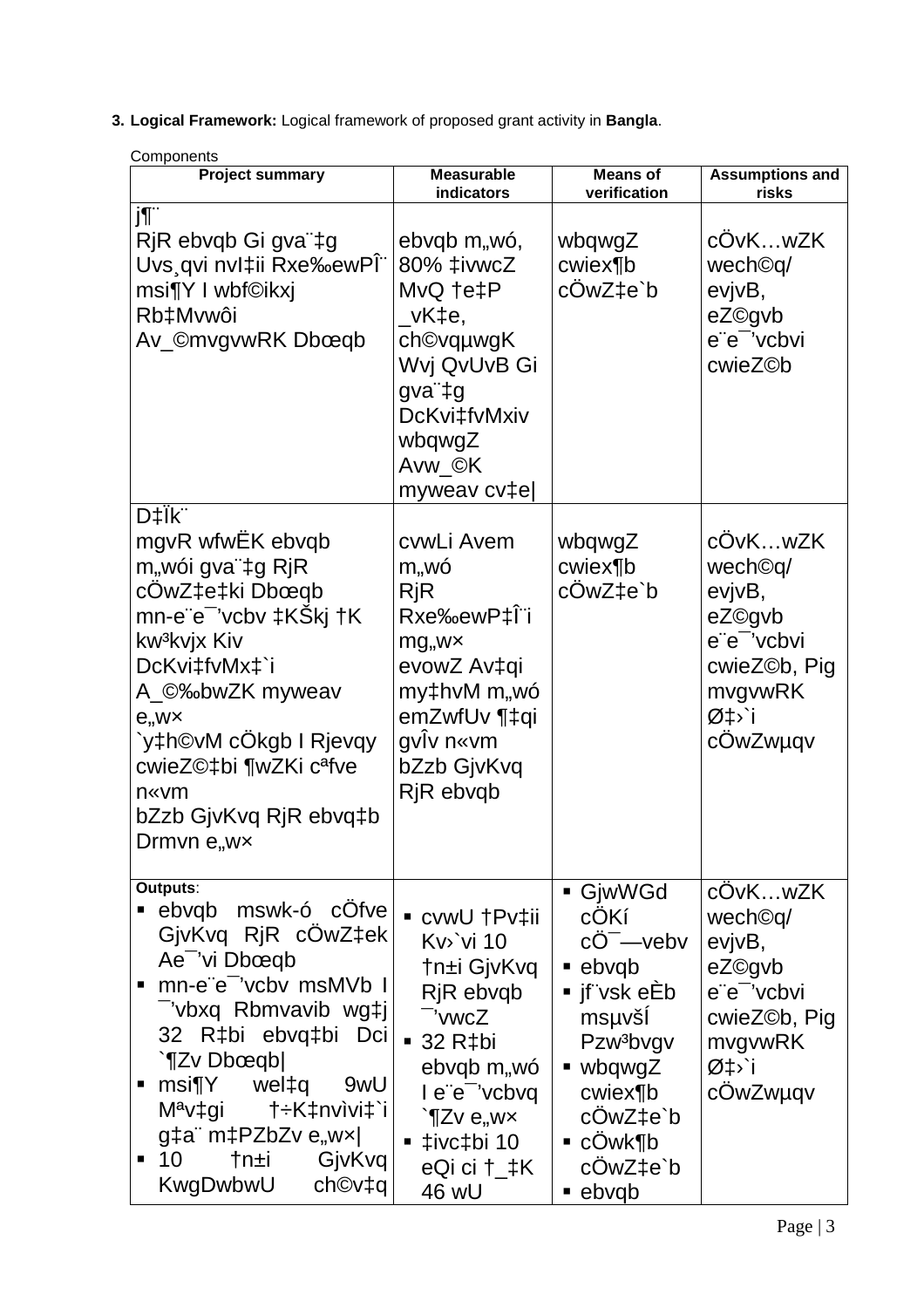|   | <b>Project summary</b>                     | <b>Measurable</b><br>indicators                               | <b>Means of</b><br>verification | <b>Assumptions and</b> |
|---|--------------------------------------------|---------------------------------------------------------------|---------------------------------|------------------------|
|   |                                            | cvwiev‡ii                                                     | cOwZ‡e`b                        | risks                  |
|   | `xN©‡gqv`x ebvqb <br>Kvh©µg cOwZwôZ        | evrmwiK                                                       |                                 |                        |
| п | GjvKvq mn-e"e <sup>-</sup> 'vcbv           | Avq wbqwgZ                                                    |                                 |                        |
|   | aviYvi M <sup>a</sup> nY‡hvM"Zv            | $e,$ w $\times$                                               |                                 |                        |
|   | e, wx                                      | $\blacksquare$ cOfve                                          |                                 |                        |
|   | ■ 46 wU DcKvi‡fvMx                         | GjvKvq                                                        |                                 |                        |
|   | $\mathsf{Av\_C}\text{-}$<br>cwiev‡ii       | grm", cvwL,                                                   |                                 |                        |
|   | mvgvwRK ch©vq Gi                           | eb"cOvYx I                                                    |                                 |                        |
|   | D <sub>b</sub> œqb                         | <b>RjR</b>                                                    |                                 |                        |
|   | ■ 20 Rb †jv‡Ki 12 w`‡bi                    | Dw™¢‡`i                                                       |                                 |                        |
|   | Ges 02 R‡bi 180 w`‡bi                      | cOvc"Zv                                                       |                                 |                        |
|   | Uvp‡<br>600<br>w`‡bi                       | $e_{,}$ w $\times$                                            |                                 |                        |
|   | Kg©ms <sup>-</sup> 'vb m,,wó               | $\bullet$ b ybZg 10                                           |                                 |                        |
|   | ▪ c‡iv¶    m¤ú"ªZvq<br>25                  | eQi ci †_‡K                                                   |                                 |                        |
|   | R‡bi AwaK Avq m,wó                         | Mv‡Qi Wvj-                                                    |                                 |                        |
|   | (Pviv cwienb, ‡Zvjv                        | cvjvi                                                         |                                 |                        |
|   | bvgv‡bv-DVv‡bv)                            | mnRjf"Zv                                                      |                                 |                        |
| п | iw¶Z GjvKvi gvQ m¤ú`∣                      | $e,$ w $\times$                                               |                                 |                        |
|   | msi¶b I cwiPh©vq                           | $\blacksquare$ jf $\ddot{\hspace{0.1cm}}$ vsk e $\mathsf{Eb}$ |                                 |                        |
|   | cO‡qvRbxq RjR Mv‡Qi                        | msuvši                                                        |                                 |                        |
|   | Wvj-cvjvi mnRjf"Zv                         | Pzw <sup>3</sup> bvgv                                         |                                 |                        |
|   | ■ cOvKwZK fv‡e m"ó                         | m¤úv`b                                                        |                                 |                        |
|   | Pvivi mnRjf"Zv                             |                                                               |                                 |                        |
| п | GjvKvq<br>bZzb<br>RjR                      |                                                               |                                 |                        |
|   | ebvqb m,, wó I we lvi                      |                                                               |                                 |                        |
| ٠ | miKvix<br>bxwZgvjv                         |                                                               |                                 |                        |
|   | jf"vsk<br>Abyhvgx<br>eEb                   |                                                               |                                 |                        |
|   | msµvšĺ<br>Pzw <sup>3</sup> bvgv            |                                                               |                                 |                        |
|   | m¤úv`b                                     |                                                               |                                 |                        |
|   | <b>Kvh©ugt</b>                             |                                                               |                                 |                        |
|   | GjwWGd cÖKí cÖ <sup>-</sup> - ch©vqwfwËK 3 |                                                               | mswk-ó                          |                        |
|   | vebv ^Zixi welq †Kw>`aq vU mfvq            |                                                               | †iRy‡jkbmg~n                    |                        |
|   | KwgwU                                      | I BDwbqb   wmxvšl M"nxZ                                       |                                 |                        |
|   | KwgwUi mfvq Av‡jvPbv                       |                                                               |                                 |                        |
|   | Ges wmxvš-MOnY                             |                                                               |                                 |                        |
|   | ebvq‡bi<br>m¤¢ve"Zv                        |                                                               |                                 |                        |
|   | hvPvB Ges Uvs qvi nvli                     |                                                               |                                 |                        |
|   | e"e" 'vcbv KwgwU                           |                                                               |                                 |                        |
|   | (†Rjv ch©vq) I cwi‡ek                      |                                                               |                                 |                        |
|   | Awa`ßi- AvBBDwmGb                          |                                                               |                                 |                        |
|   | Gi civgk© MÖnY                             |                                                               |                                 |                        |
|   | $c\ddot{O}^{-}$ -veby $\hat{C}$ $Z$ ix     |                                                               |                                 |                        |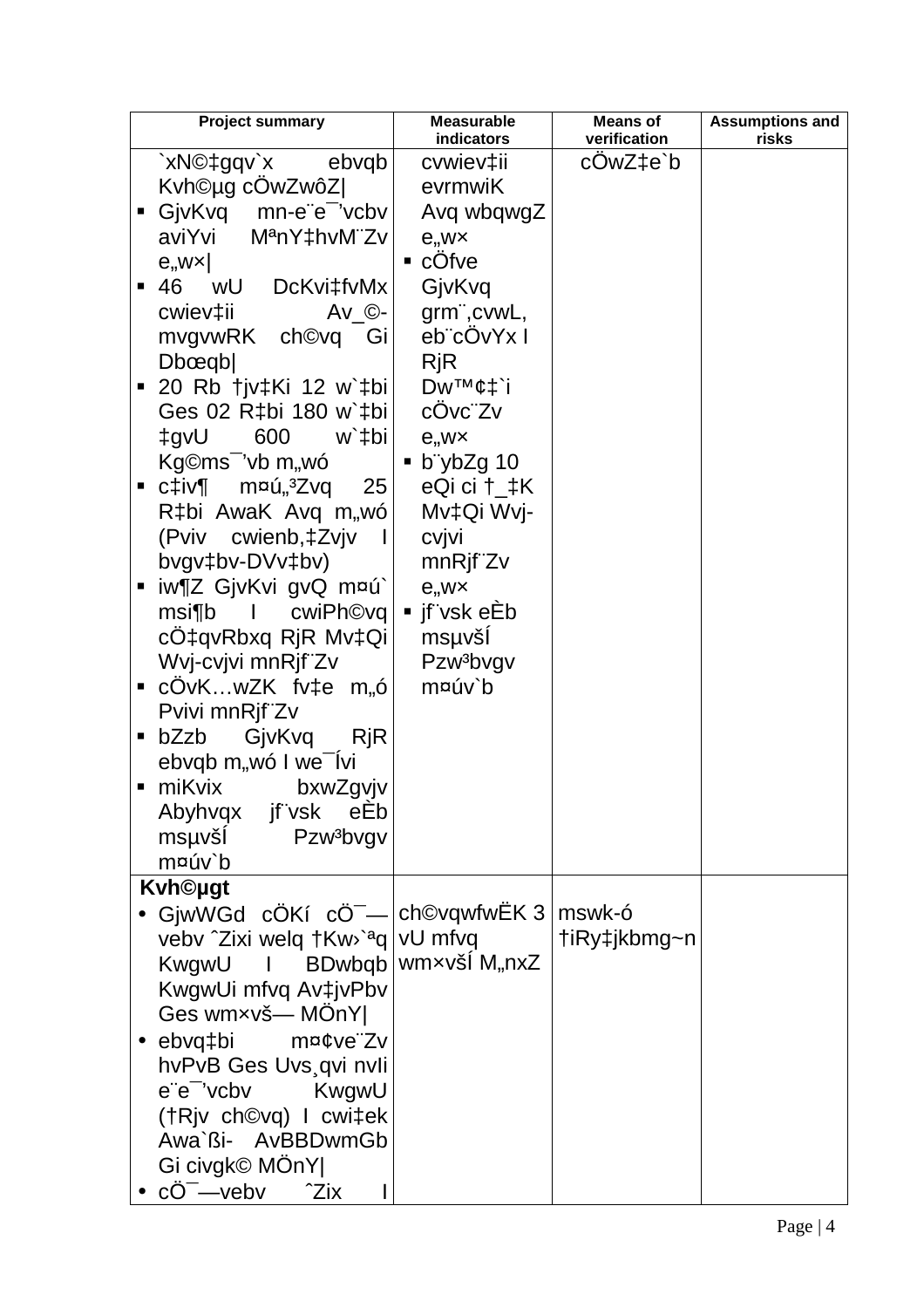| <b>Project summary</b>             | <b>Measurable</b><br>indicators | <b>Means of</b><br>verification | <b>Assumptions and</b><br>risks |
|------------------------------------|---------------------------------|---------------------------------|---------------------------------|
| AvBc"vK KZ©,,c‡¶l                  |                                 |                                 |                                 |
| wbKU tck I Abytgv`b                |                                 |                                 |                                 |
| cOvwß                              |                                 |                                 |                                 |
| DcKvi‡fvMx wbe©vPb I<br>$\bullet$  |                                 |                                 |                                 |
| <b>tiRy‡jkb MOnY</b>               |                                 |                                 |                                 |
| · wbmM© mnvqK Ges                  |                                 |                                 |                                 |
| <b>BDwmwm</b><br>$m'm''\ddagger i$ |                                 |                                 |                                 |
| wb $\ddagger q$ ebvqb $ev^-$ —evqb |                                 |                                 |                                 |
| KwgwU MVb                          |                                 |                                 |                                 |
| $\bullet$ ebvqb msµvši cOwk¶b      |                                 |                                 |                                 |
| AskMOnYg~jK                        |                                 |                                 |                                 |
| Kg©cwiKíbv cÓYqb                   |                                 |                                 |                                 |
| • Uvs.qvi<br>nvl‡ii                |                                 |                                 |                                 |
| cvk¦©eZx©<br>tjvK‡`i               |                                 |                                 |                                 |
| ebvqb wel‡q m‡PZbZv                |                                 |                                 |                                 |
| evov‡bv, DØyxKiY Ges               |                                 |                                 |                                 |
| G Kv‡R m¤ú" <sup>3</sup> Kiv       |                                 |                                 |                                 |
| msMV‡bi wbqg                       |                                 |                                 |                                 |
| Abyhvqx Mv‡Qi Pviv I               |                                 |                                 |                                 |
| cO‡qvRbxq<br>Ab¨vb¨                |                                 |                                 |                                 |
| DcKib msMOn/µq                     |                                 |                                 |                                 |
| Ϊi"<br>$\bullet$ ebvqb Kvh©µg      |                                 |                                 |                                 |
| Z`viwK I m¤úbœ                     |                                 |                                 |                                 |
| • $mvBb\text{+}evW@^-$ 'vcb        |                                 |                                 |                                 |
| • $m$ vgqx $K$ i¶bv $\pm$ e¶b      |                                 |                                 |                                 |
| Uvs qvi cOK‡íi<br>$c$ xw $Z$       |                                 |                                 |                                 |
| tgvZv‡eK jf vsk eEb                |                                 |                                 |                                 |
| msµvšl Pzw <sup>3</sup> bvgv       |                                 |                                 |                                 |
| m¤úv`b                             |                                 |                                 |                                 |
| ebvqb ^Zwii Kivi ci                |                                 |                                 |                                 |
| BDwmwm Awd‡m                       |                                 |                                 |                                 |
| cwi`k©K‡`i Rb¨ GKwU                |                                 |                                 |                                 |
| cwi`k©Y/ gš—e¨ eB                  |                                 |                                 |                                 |
| ivLv hv‡Z K‡i                      |                                 |                                 |                                 |
| cwi`k©K‡`i gZvgZ                   |                                 |                                 |                                 |
| mycvwikmg~n                        |                                 |                                 |                                 |
| cieZ©x‡Z Av‡iv                     |                                 |                                 |                                 |
| Dbœq‡bi Rb Kv‡R                    |                                 |                                 |                                 |
| jvMv‡bv hvq                        |                                 |                                 |                                 |

# 4: Justification/Background

Tanguar haor is the 2nd RAMSAR site in Bangladesh also declared as ECA. It's ecological & environmental importance is very significant in context of global biodiversity, while green coverage is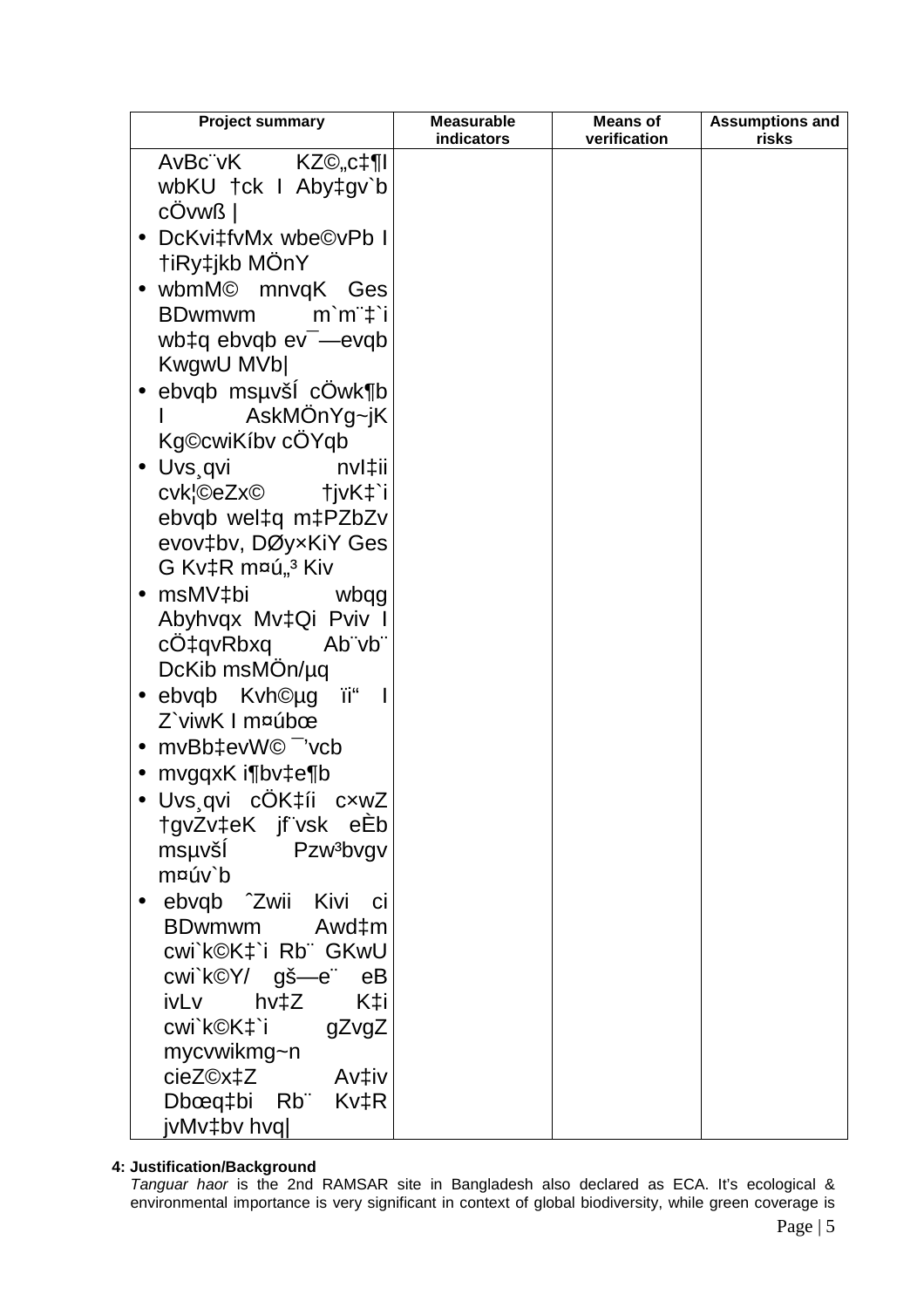very poor (5% area) rather than scope & necessity. Swamp plantation in 10 ha area will be helpful for protecting Bio-diversity and booming natural condition of the haor basin along with adaptation from the affect of climate change and economic growth of selective (true dependent on natural resources) rural poor households. As a whole, the project can contribute directly in natural resource/biodiversity conservation, climate change adaptation, disaster risk reduction and livelihood development.

#### **Description of the Proposed Project:**

This is a single focused project of establishing swamp patch forest in one Kanda (Pati chorer Kanda) located in between the Nowhal beel and Patlai River of the haor basin. In 03 meter spacing, 10,000 saplings will cover 10 ha of land (around 23 acre). Species of plants would be Hizol (Barringtonia acutangula) and Koroch (Pongamia pinnata) where Koroch will be the majority. These species can survive in 20 feet inundation for 6-7 months. The proper planting time is just after residing the floodwater from the land (Oct/Nov). Neither fruit nor timber generated from those trees for human use, so the trees will never be felled. It's a slow growing species but become a tree with in 10 years (experienced). After 10 years, beneficiaries can start getting cash benefit by selling trimmed/prun ed branches. There will be another opportunity of earning for the beneficiaries through selling seedlings from mature stands. The project will be implemented under the supervision of central & union level comanagement committees evolving concerned village level co-management committee and beneficiaries. Selected beneficiaries will be involved in cleaning planting points and watering during peak dry period voluntarily and will remain devoted for future protection of the planted trees. Expert swamp tree planters are available in the locality and saplings can be collected from natural swamp patches of neighboring Upazilas. Total amount required to accomplish the proposed project is BDT-5,71,305/=. Out of which BDT- 4,77,805/= is expected from LDF grant and rest BDT- 93,500 will be covered from community/CMOs contribution. (See annex-1 for details)

**Objectives:** The objective of the project is to improve wetland ecosystem through community based afforestation program, strengthen co-management institutions, economic growth of rural poor, reduction of disaster risk and climate change vulnerabilities and expanding swamp vegetation in other parts of the wetland.

# **Final results:**

- Overall improvement of wetlands ecosystem surrounding area of plantation, so, there will be more fishes, birds, water plants, wildlife and various other aquatic resources from the haor
- Capacity development on swamp afforestation activities of at least 32 individuals representing UCC,VCC and local inhabitants
- Awareness raising of the stakeholders from 09 surrounding villages on nature conservation
- Established Swamp patch forest covering 10 ha of land at community level
- Co-management approach became popular to community
- Sustainable socio-economic development of 46 acute dependent HHs, each household will be owner of 217 trees and may receive around BDT-15,000/year from rotational pruning (from 05 yearly rotation, in each rotation 43 trees can be pruned) and roughly BDT-5000 from seedling sale.
- Improve availability of brush pilling materials that are necessary to conserving & nursing fish resources in the protected areas.
- Natural seedlings of swamp trees will be available in the locality as those will come from plantation when will be matured
- Successful plantation will encourage community & Co-management institutions to establish more and more swamp plantations in the upcoming years
- Access to common pool resources of rural poor will be improved due to provision of benefits as per sharing agreement
- This patch forest will act as a shelterbelt of monsoon navigator and wave protection of courtyards, this also will play key role to reduce climate change vulnerabilities.
- Afforested areas will be safe rearing place of brood and juvenile fishes sustainably since planting, as massive fishing by sine net will not be possible for the 07/08 months inundation of lands.
- Naturally zooplankton and phytoplankton is generate from the skin of mature/juvenile tress, will helps to grow fish rapidly as those are delicious for fish and other aquatic lives.
- Overall scenic beauty of the haor will improve considerably and that will add value to eco tourism potential.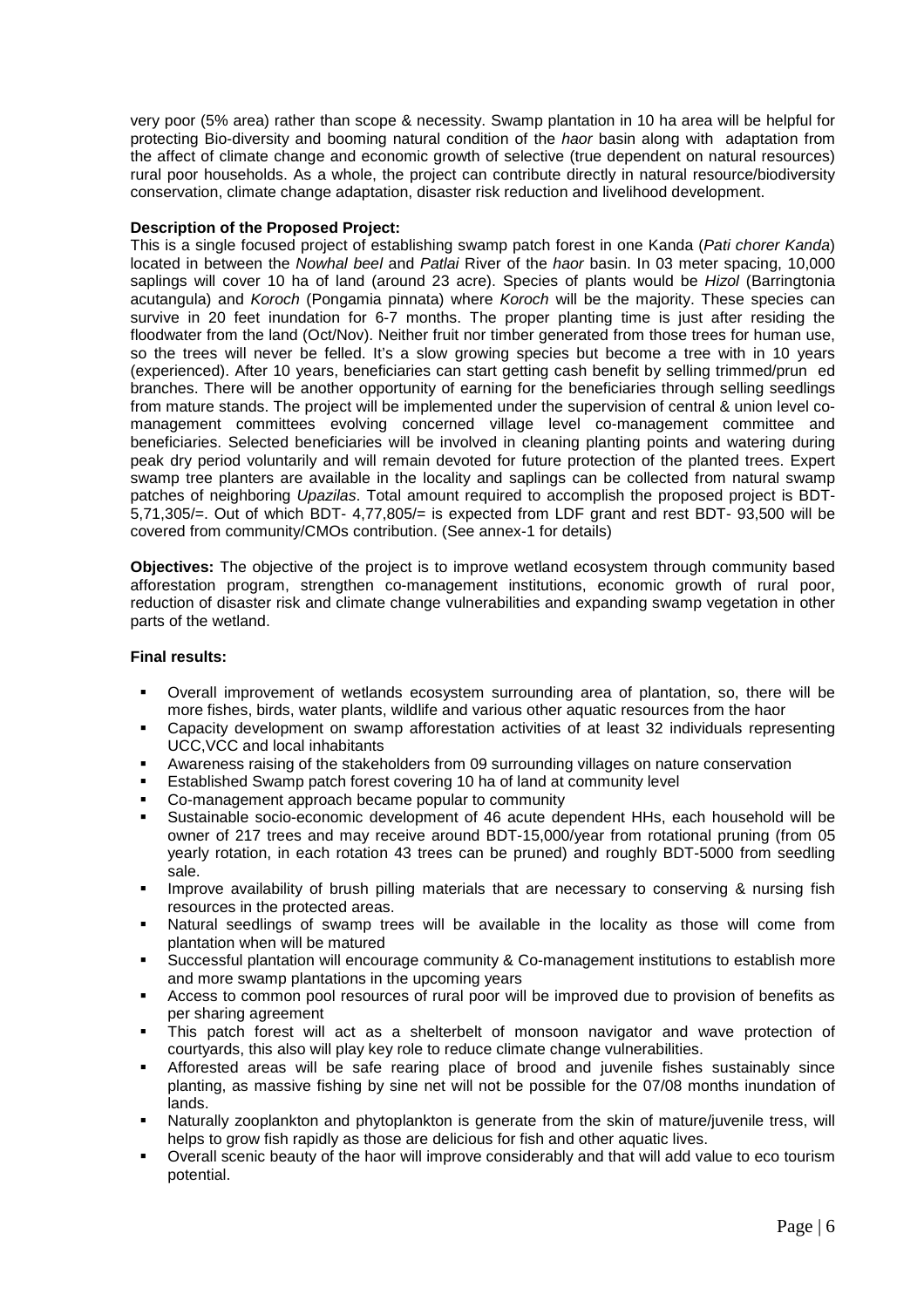**Methods:**The project followed a slandered participatory approach in beneficiary selection, planning, procuring, implementing and monitoring of the proposed activities. Discussions were made in Central and Union level committee meetings on LDF project proposal and necessary decisions were taken in this regard. Concerned union co-management committee will be in execution role where central committee will be in monitoring and quality ensuring role Consent of TH management committee and IUCN/DoE taken as well. According to decision taken in the subsequent meetings, project proposal has been developed and submitted to IPAC authority for approval. Once the proposal is accepted and approval is made, subsequent steps will be taken into consideration. In beneficiary selection, members of wetland resource, dependent HHs will be given priority. There will be other considerations like women headed households, disable, etc. Final selection of beneficiaries will be made by central co-management committee based on the mentioned criteria and necessary documentation will be preserved as well. A strong project implementation committee (PIC) comprising 07 members will be formed involving VCC/UCC members and Nishorgo Sahayaks who have experience in swamp plantation activities. A inclusive training on swamp plantation raising and its management will be organized participating PIC and beneficiaries with the assistance of expatriates from IUCN, IPAC and FD. After the completion of training, a Community Action Plan (CAP) will be made and accordingly activities will be implemented. After planning, a special campaign will be organized in 09 neighboring villages to aware, motivate and involve surrounding communities towards successful swamp plantation and its protection. According to financial policy of the organization, saplings and other materials will be collected/procured and implementation of plantation raising activities will be accomplished. Low rate quoted vendor will be selected for sapling supply and planting, 35% of quoted amount will be given after supplying total ordered saplings at planting sight, rest 65% will be disbursed after count the survived saplings through joint verification. After 15 days of planting joint verification will made with vendor, CCC, beneficiary and IPAC. According to set guidelines of CBSMTHP benefit-sharing agreement will be made among stakeholders with the share of 60% to beneficiaries, 25% to Central Co-management Committee and rest 15% will go to GoB. Each acre of plantation will be divided in to 05 pruning cycles, after 10 year beneficiary will trim/prune from first pruning cycle and very next year do the same in second cycle. Accordingly, he will come back to first cycle after six years while branches of first cycle trees will be vigor enough to trim again. Logging is strictly prohibited in the swamp plantation. Seasonal guarding (Nov-April) is required for the planted trees for next 05 years, for first two years, cost for guarding will be provided by the proposed project; later on beneficiaries will ensure guarding.

# **Activities:**

- Discussions made on LDF project proposal in Central and Union level committee meetings and necessary decisions taken in this regard.
- Consent of TH management committee and IUCN/DoE on LDF project proposal taken as well
- Project proposal has been developed and submitted to IPAC authority for approval.
- 23 beneficiary will be selected from, members of wetland resource, dependent HHs
- Final selection of beneficiaries by Central co-management committee based on the mentioned criteria and necessary documentation preserved
- Formation of Project implementation committee (PIC) comprising 07 members involving VCC/UCC members and Nishorgo Sahayaks who have experience in swamp plantation activities.
- Organize inclusive training on swamp plantation raising and its management participating PIC and beneficiaries with the assistance of expatriates from IUCN, IPAC and FD.
- Develop a Community Action Plan (CAP) to implement activities accordingly
- Organize a special campaign in 09 neighboring villages to aware, motivate and involve surrounding communities towards successful swamp plantation and its protection.
- Collection/procurement of saplings and other materials according to financial policy of the organization
- Implementation of plantation raising activities accomplished.
- Agreement on benefit sharing among stakeholders according to set guidelines of CBSMTHP
- Posting signage displaying different conservation messages particularly swamp forest restoration and protection
- Provide support for guarding in the first year of implementation
- A visitor's observation register will be maintained at UCC office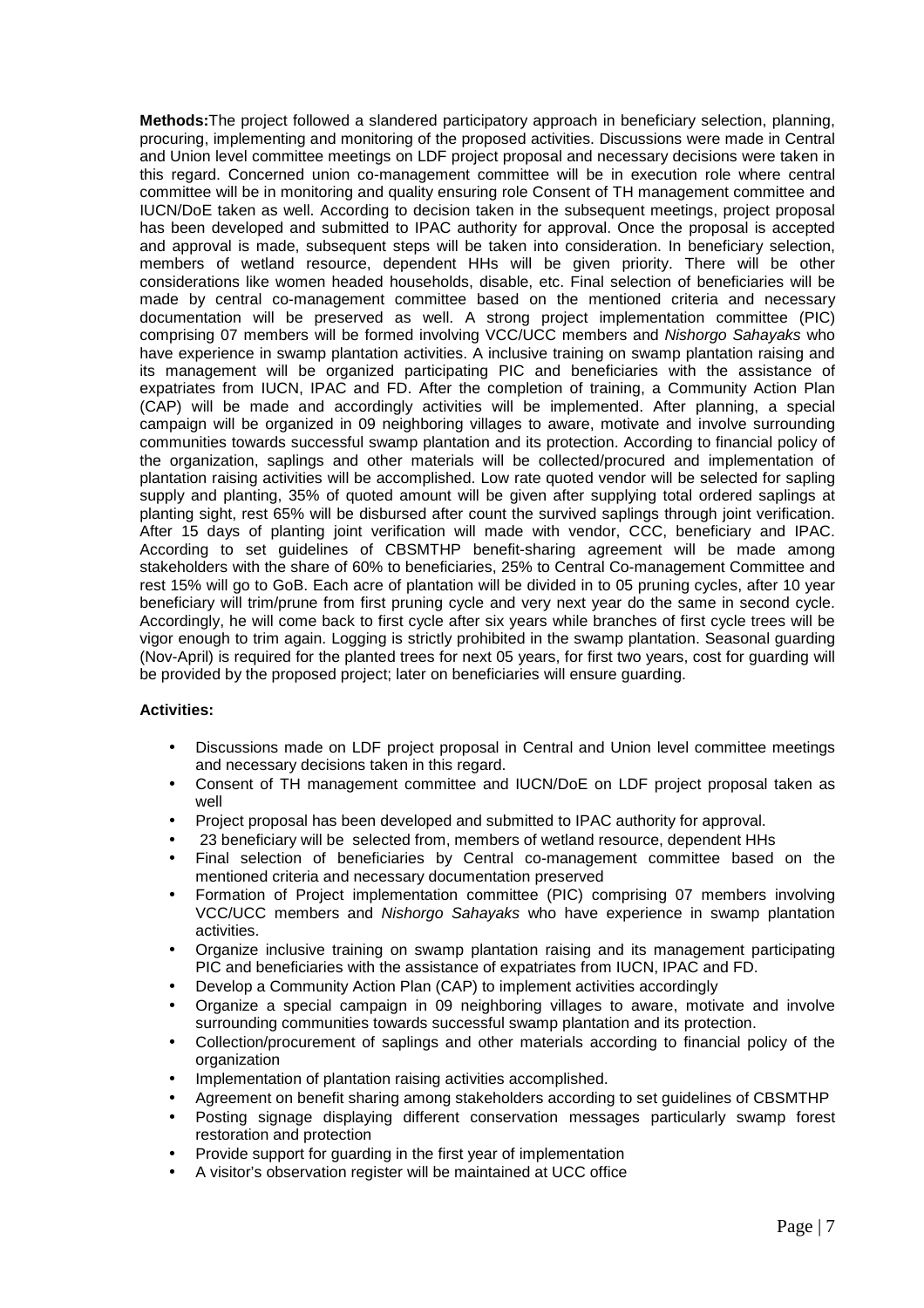# **Evaluation methodology:**

- The CCC members will monitor the work of the project.
- Joint counting of survived planting trees to paid up vendors contracted amount.
- Regular basis monitoring on survival and protection will be maintained by CBSMTHP and IPAC as well. There will be different other tools to monitor the activities of the project by the UCC.
- Monthly work plan and reporting and completion report will be done by the SF.
- A record register will be maintained by the UCC/CCC where relevant information will be kept.<br>A visitor's book shall be kept so that visitors can write their comments during their visit to
- A visitor's book shall be kept so that visitors can write their comments during their visit to project site. Their feedback will be considered for further improvement of the project and its learning could be used during implementation of future project.
- IPAC staff will evaluate the quality of work of the project and arranges technical assistance
- Final evaluation will be done to see the quality of work done by Site coordinator after the end of the project.

#### **Communication and dissemination of results:**

| SI | <b>Client/Target Stakeholders</b> | Way of dissemination/Method of communication             |
|----|-----------------------------------|----------------------------------------------------------|
|    | General people                    | Through installing a signboard                           |
| 2. | VCC members                       | Discussion during monthly meeting                        |
| 3. | Sharing session                   | Meeting with GoB, Civil society and media people         |
| 4. | <b>UCC/CCC</b> members            | Discussion during monthly meeting, Time to time visit to |
|    |                                   | the swamp plantation area.                               |
| 5. | Local govt. officers              | In monthly Co-ordination meting it will be shared.       |
| 6. | <b>Local Government</b>           | Local Government representatives will be shared          |

#### **4. Work plan:**

A detailed work plan with each activity is shown in the below table:

| <b>SI</b>      | <b>Activities/ Sub Activities</b>                                           |     | <b>Month</b> |                |               |     |            |     |     |     |    |   |   |
|----------------|-----------------------------------------------------------------------------|-----|--------------|----------------|---------------|-----|------------|-----|-----|-----|----|---|---|
|                |                                                                             | Aug | Sep          | $\overline{5}$ | $\frac{5}{2}$ | Dec | <b>Jan</b> | Feb | Nar | Āpr | Σã | Ξ | Ξ |
|                | Discussions on LDF project proposal in<br>CCC & UCC meetings                |     |              |                |               |     |            |     |     |     |    |   |   |
| $\overline{2}$ | lTH.<br>management committee<br>and<br>IUCN/DoE's consent of on LDF project |     |              |                |               |     |            |     |     |     |    |   |   |
| 3              | Development of Project Proposal and<br>submit to IPAC authority             |     |              |                |               |     |            |     |     |     |    |   |   |
| 4              | Preliminary selection of beneficiaries                                      |     |              |                |               |     |            |     |     |     |    |   |   |
| 5              | Final selection of beneficiaries by UCC                                     |     |              |                |               |     |            |     |     |     |    |   |   |
| 6              | Formation of Project implementation<br>committee (PIC)                      |     |              |                |               |     |            |     |     |     |    |   |   |
| $\overline{7}$ | Organize training on swamp plantation<br>raising & management               |     |              |                |               |     |            |     |     |     |    |   |   |
| 8              | Develop a Community Action Plan<br>(CAP)                                    |     |              |                |               |     |            |     |     |     |    |   |   |
| 9              | Awareness & motivational campaign in<br>neighboring villages                |     |              |                |               |     |            |     |     |     |    |   |   |
| 10             | Procure / collect saplings and other<br>materials                           |     |              |                |               |     |            |     |     |     |    |   |   |
| 11             | Implementation of plantation raising<br>activities                          |     |              |                |               |     |            |     |     |     |    |   |   |
| 13             | Benefit sharing agreement                                                   |     |              |                |               |     |            |     |     |     |    |   |   |
| 14             | Posting signage                                                             |     |              |                |               |     |            |     |     |     |    |   |   |
| 15             | Guarding swamp plantation                                                   |     |              |                |               |     |            |     |     |     |    |   |   |
| 16             | Maintain a visitor's observation register                                   |     |              |                |               |     |            |     |     |     |    |   |   |

# **5. Sustainability plan:**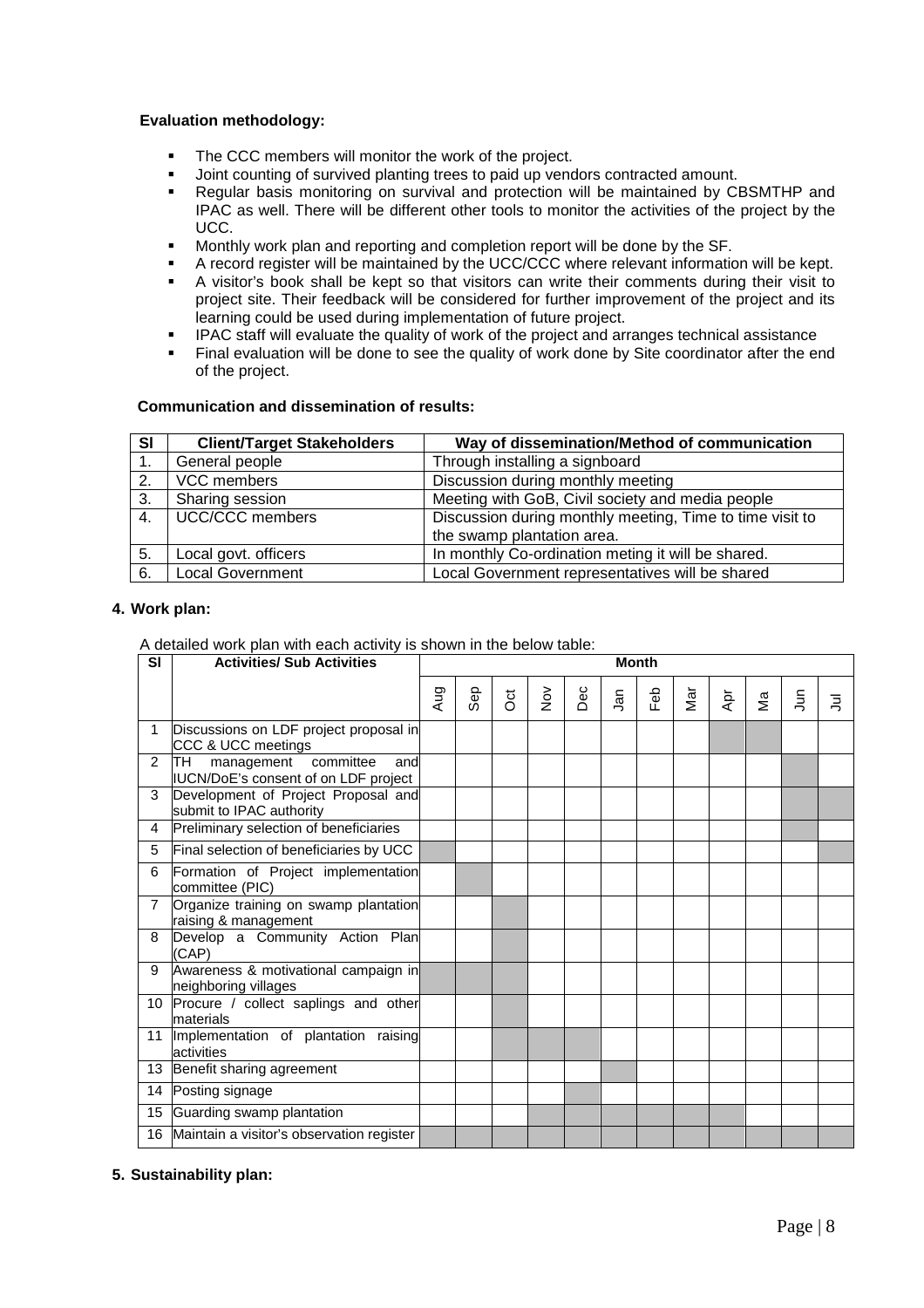The project activities will remain sustained as there is no provision to fell the swamp trees. Only rotational trimming or pruning is permissible after 10 years (enough mature with branching) by the beneficiaries. It is expected that profuse amount of regeneration will come in the forest floor naturally and those will be an additional source of income for the beneficiaries in future by selling those seedlings to establish other swamp plantations. Seeds of swamp trees will disperse naturally by wind and water flow throughout the *haor* basin and due to that, hopefully, there will be natural swamp forest in many parts of the haor ecosystem in future. As there is no major threats in the locality for the survival of plantation and standard benefit sharing mechanism will be on, hopefully there will be sustained and incremental supply of branches after 10 years of plantation establishment and will provide handsome money to the beneficiaries on a sustainable basis.

**6. Budget:** Total amount required to accomplish the proposed project is **BDT- 5,71,305/=.** Out of which **BDT- 4,77,805/=** is expected from LDF grant and rest **BDT- 93,500** will be covered from community/CMOs contribution. **(** See annex-1 for details)

|  |  |  |  | 7. Proposed Schedule for Fund disbursement: insert rows as require |  |  |
|--|--|--|--|--------------------------------------------------------------------|--|--|
|--|--|--|--|--------------------------------------------------------------------|--|--|

| <b>Installment for Project Activities</b> | <b>Periods</b><br>(Month/Year) | <b>Estimated</b><br><b>Grant Costs</b> | % of Grant<br>Amount |
|-------------------------------------------|--------------------------------|----------------------------------------|----------------------|
| $1st$ Installment                         | October 2011                   | 3.82.244                               | 80%                  |
| $\mathsf{h}$ nd<br>Installment            | December 2011                  | 95.561                                 | 20%                  |
|                                           | <b>Total Disbursement</b>      | 4.77.805                               | 100%                 |

#### **8. Signature:**

I, the undersigned Md. Golam Nur, President of Central Co-management Committee, Tanguar Haor, Tahirpur that is requesting financial assistance from the IPAC Small Grant component for the implementation of the proposed activity related to "Swamp Afforestation Project", certify that all the information in the grant application file is exact and correct.

Signature: ................................... Date: ...................................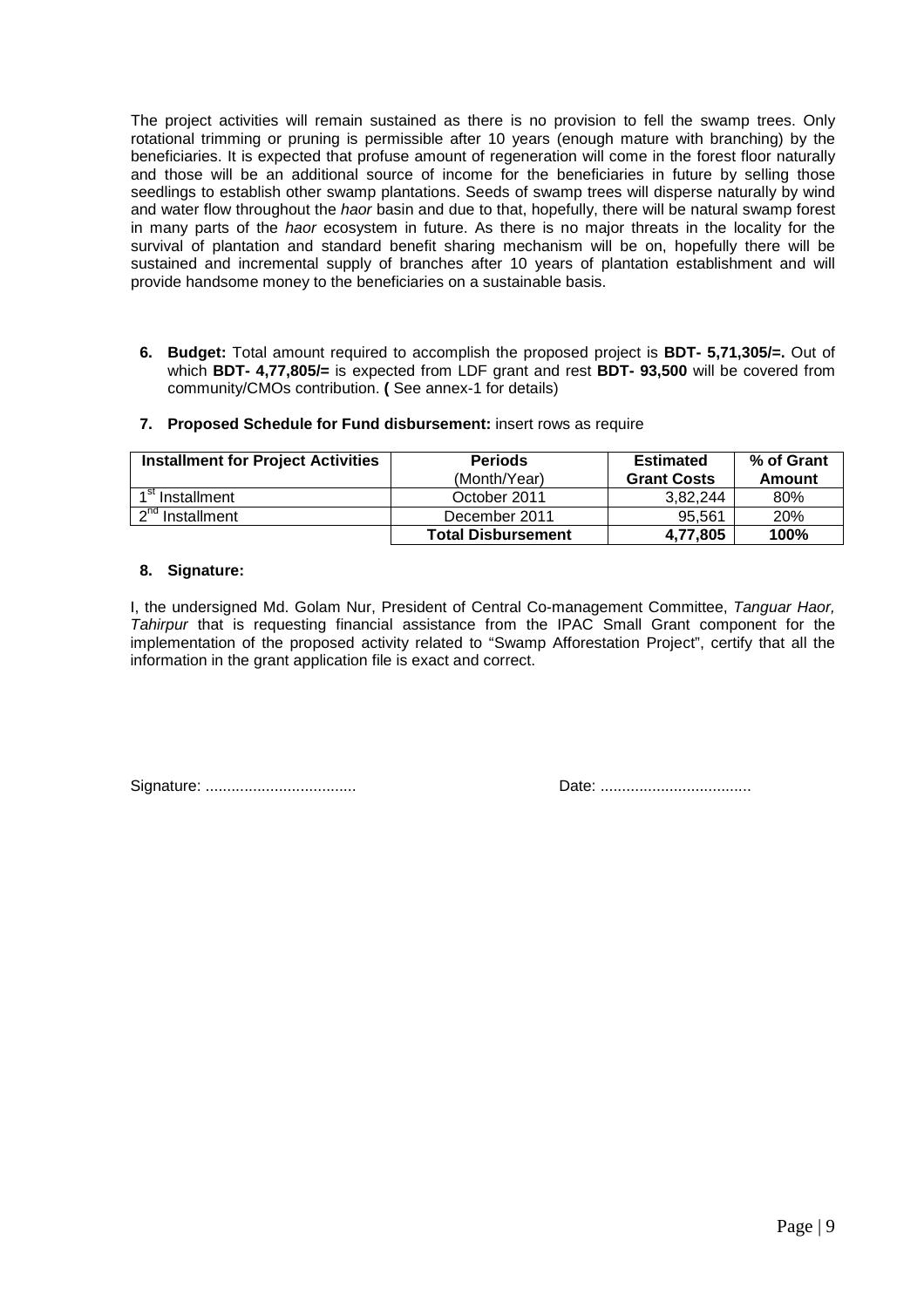# **INFORMATION ON THE ORGANIZATION**

Type of Organization (CMO/RMO/ECA/Others): CCC (Central Co-management Committee)

Date of foundation (D/M/Y): 10/08/2009

Address: CBSMTH Project office, Surma, Shaloghar, Sunamgonj (Temporary arrangement)

Telephone Number: Not available

E-mail (if any): Not available

Contact Person: Md. Golam Nur

Position with the organization: President, Central Co-management Committee, TH

| Contact person's address: | Village         | :Vanderchapor    |
|---------------------------|-----------------|------------------|
|                           | Union           | :Dakshin Sreepur |
|                           | Upazila         | :Tahirpur        |
|                           | <b>District</b> | :Sunamgonj.      |
|                           |                 |                  |

Contact person's Telephone Number: 01725-110818

Please list the Central Co-management Committee Executive committee members of the organization that will be involved in the implementation of the project.

| <b>SI</b> | <b>Name</b>    | <b>Designation in organization</b> |
|-----------|----------------|------------------------------------|
|           | Md. Golam Nur  | President                          |
| 2.        | Md. Safigur    | Secretary                          |
| 3.        | Md. Khasru Mia | Treasurer                          |
| 4.        | Roseda Begum   | Office secretary                   |
| 5.        | Akhil Das      | Agriculture secretary              |
| 6.        | Md. Alam mia   | <b>Fisheries secretary</b>         |
| 7.        | Ruksana Begum  | Small busness secretary            |
| 8.        | Md. Sabuj Mia  | Livestock secretary                |
| 9.        | Sujala Hajong  | Handicraft secretary               |

# **Tentative List of Beneficiaries**

Union: Dakshin Sreepur Upazila: Tahirpur District: Sunamgonj

| <b>SI</b> | <b>Name</b>           | <b>Father's/ Husband's Name</b> | Category    |               | Age |
|-----------|-----------------------|---------------------------------|-------------|---------------|-----|
|           |                       |                                 | <b>Male</b> | <b>Female</b> |     |
| 01        | Rokeya Begum          | W/O Late Sanaulla               |             |               | 42  |
| 02        | Parisker Bibi         | W/O Late Sundar Ali             |             | F             | 45  |
| 03        | Hamida Begum          | W/O Md.Askar Ali                |             | F             | 38  |
| 04        | Julekha Begum         | W/O Md. Rafique Nur             |             | F             | 37  |
| 05        | Lutfur Rahman         | Lete Lal Hosen                  | M           |               | 48  |
| 06        | Mongal Mia            | Late Jomadar Ali                | M           |               | 45  |
| 07        | Mannaf Mia            | Late Ramjan Ali                 | M           |               | 48  |
| 08        | Md. Ali Nur           | Late Abid Ali                   | M           |               | 40  |
| 09        | Asma Begum            | Md. Elias Mia                   |             | F             | 36  |
| 10        | Bina Begum            | Md. Shalam Mia                  |             | F             | 40  |
| 11        | Yasmin Begum          | Md Nur Jamal                    |             | F             | 38  |
| 12        | Sefali Rani Talukder  | <b>Allad Talukder</b>           |             | F             | 35  |
| 13        | <b>Dulal Talukder</b> | Late Ranju Talukder             | M           |               | 26  |
| 14        | Shanda Rani Kar       | Late Vairob Kar                 |             | F             | 42  |
| 15        | Bisopati Kar          | Debdulal Kar                    |             | F             | 37  |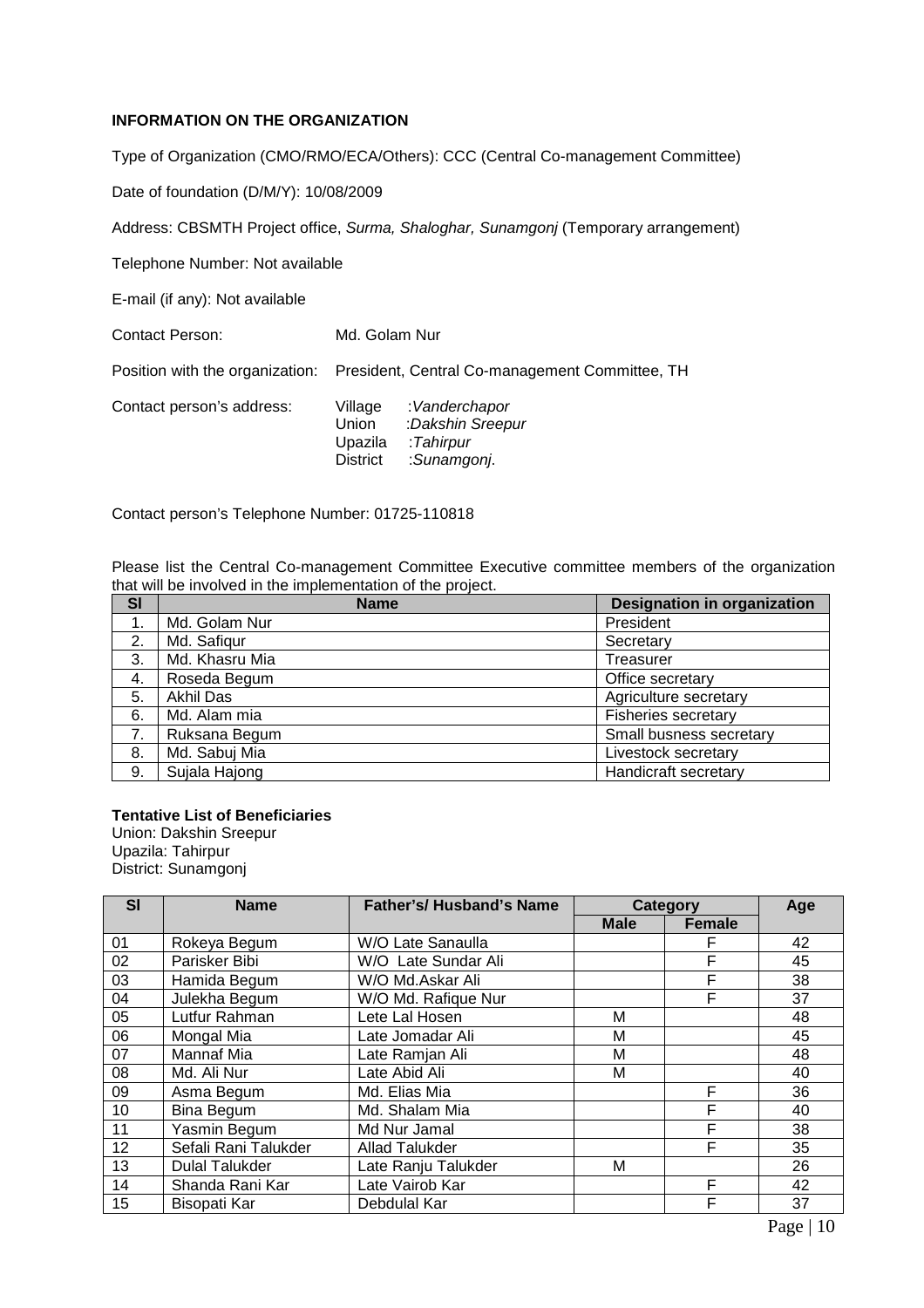| <b>SI</b>       | <b>Name</b>       | <b>Father's/ Husband's Name</b> | Category    |               | Age |
|-----------------|-------------------|---------------------------------|-------------|---------------|-----|
|                 |                   |                                 | <b>Male</b> | <b>Female</b> |     |
| 16              | Kripa Shandu Kar  | Late Digendra Kar               | M           |               | 28  |
| $\overline{17}$ | Josna Talukder    | Late Monoranjan Talukder        |             | F             | 45  |
| 18              | Shargomoni Sarker | Late Ramgobindo Sarker          |             | Ē             | 50  |
| $\overline{19}$ | Sudin Talukder    | Mintu Talukder                  | M           |               | 40  |
| $\overline{20}$ | Sefali Talukder   | Jitu Talukder                   |             | F             | 36  |
| $\overline{21}$ | Tafura Begum      | Md. Jashim                      |             | F             | 35  |
| $\overline{22}$ | Md. Jalal Mia     | Md. Saheb Ali                   | M           |               | 36  |
| $\overline{23}$ | Kusdil Begum      | Late Faijur                     |             | F             | 45  |
| 24              | Rais Mia          | Sona Mia                        | M           |               | 45  |
| $\overline{25}$ | Alkuma Begum      | Moyna Mia                       |             | F             | 30  |
| $\overline{26}$ | Sabuj Mia         | Late Afor Ali                   | M           |               | 50  |
| $\overline{27}$ | Mosahid Ali       | Late Lal Hosen                  | M           |               | 40  |
| $\overline{28}$ | Marufa Begum      | Mozammel hossain                |             | F             | 35  |
| $\overline{29}$ | Ruptaj Begum      | Md. Suman Mia                   |             | Ē             | 35  |
| 30              | Kanu Sarker       | Late Baikuntha Sarker           | M           |               | 40  |
| 31              | Anowera Begum     | Rasid Miah                      |             | F             | 50  |
| 32              | Biraj Dey         | <b>Briendra Dey</b>             | M           |               | 29  |
| 33              | Mukul Kar         | Niher Ranjan Kar                | M           |               | 28  |
| 34              | Suman Dey         | Sunil Dey                       | M           |               | 23  |
| $\overline{35}$ | Pijus Dey         | Pravat Dey                      | M           |               | 28  |
| $\overline{36}$ | Dabi Talukder     | Sudin Talukder                  |             | F             | 30  |
| 37              | Minati Sarker     | <b>Upendra Sarker</b>           |             | F             | 40  |
| 38              | Sailen Sarker     | <b>Dines Sarker</b>             | M           |               | 35  |
| 39              | Manoda Sarker     | Mohananda Sarker                |             | F             | 45  |
| 40              | Dolon Miah        | Late Abdur Kadir                | M           |               | 40  |
| 41              | Sabal Nur         | Nurul Amin                      | M           |               | 26  |
| 42              | Samsu Mia         | Late Mokbul Hosen               | M           |               | 40  |
| 43              | Abul Hosen        | Late Amir Ali                   | M           |               | 42  |
| 44              | Josna Begum       | Safiqul Islam                   |             | F             | 32  |
| 45              | Rina Begum        | Nur Mahamud                     |             | F             | 35  |
| 46              | Mubashir Mia      | <b>Abdus Satter</b>             | M           |               | 24  |

# **RECORD KEEPING AND INTERNAL CONTROL**

Bank Account No. SB # 3134

Title of Bank A/C: Central Co-management Committee

Type of A/C (CD/STD/Savings/others): Savings account

Name of Bank, and Branch: Sonali Bank, Tahirpur branch

Address: Sonali bank, Tahirpur branch, Sunamgonj.

Name and Designation of person (s) authorized to sign the cheques:

- Md. Golam Nur, President, Central Co-management Committee.
- Dhruba Kanta Kundu, Program officer, IUCN- CBSMTHP Project
- Md. Khasru Mia, Treasurer, Central Co-management Committee.

#### **Plan for Accounting, and other record keeping, documentation of the project activities.**

- This project is a first initiative of CCC to handle external funding. All accounting system will be in place. Office secretary will be responsible primarily but finally the Treasurer and President will be overall in charge of the financial accounting and reporting.
- **Initially IPAC project staff will maintain all accounts related to Swamp plantation project.** Necessary support will be taken from IPAC Sylhet site office and Sreemongal cluster office.